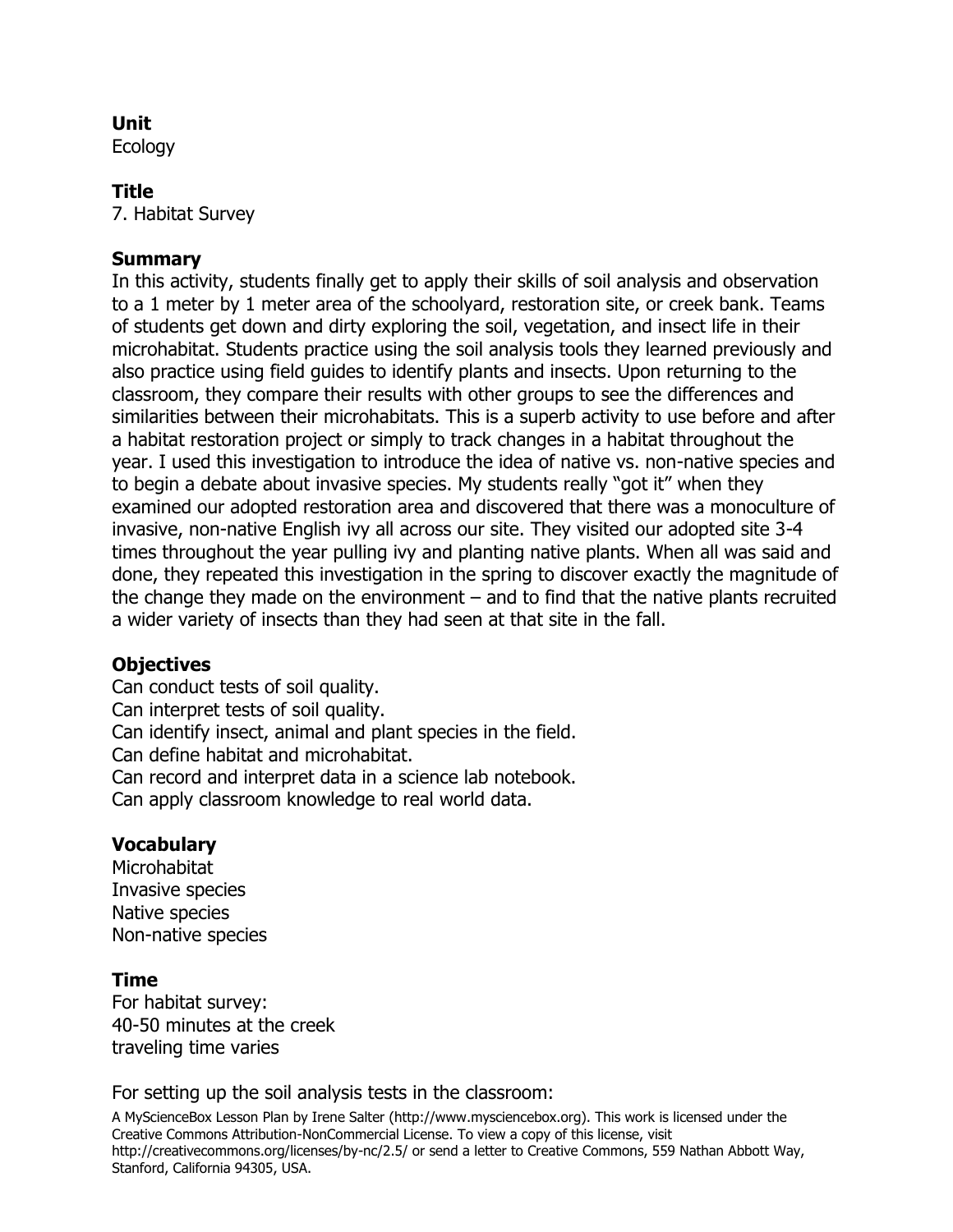10-15 minutes to set up soil separation and Tullgren funnel tests 10 minutes to identify plants and insects

A day later, analyze the results and have a class discussion: 10 minutes to interpret soil separation and Tullgren funnel tests 10 minutes to compare results with another group 20-30 minutes group discussion

# **Grouping**

2-4 students

# **Materials**

For habitat survey, each group of students needs: (I assembled all the materials into several shoebox-sized plastic containers to become our class set of "creek kits")

- Copy of Habitat Survey Sheets (downloadable below)
- $\bullet$  1 petri dish
- 2-3 strips pH paper
- 10 ml of water (A film canister is a handy, free, container and measuring tool. To be more accurate with your measurements, you can buy plastic, graduated 15 ml test tubes)
- 2-3 white paper towels
- $\bullet$  1 ziplock bag
- 1 extra-large spoon or small hand trowel
- 1 hand lens or magnifying glass
- 4 meter length of string tied into a knot every 1 meter (brightly colored polyester contractor's string works well)
- 1 roll scotch tape
- optional: bamboo skewers or other sticks/stiff wire to stake out the string

For the habitat survey, the teacher needs:

- first aid kit
- gloves and a plastic bag (for unsavory trash items)
- extra copies of the Habitat Survey Sheets
- field guides of local plants and insects
- optional: water and paper cups

For classroom tests and interpretation each group needs:

- $\bullet$  1 petri dish
- 1 funnel (card stock paper rolled and taped into a funnel shape and cut to 4-6 inches tall may be substituted)
- 1 funnel holder to hold funnels upright above a Petri dish (card stock paper rolled into a tube works well or you can eliminate the Petri dish as well by using a cup that the body of the funnel rests in as long as the bottom tip of the funnel does not touch the bottom of the cup)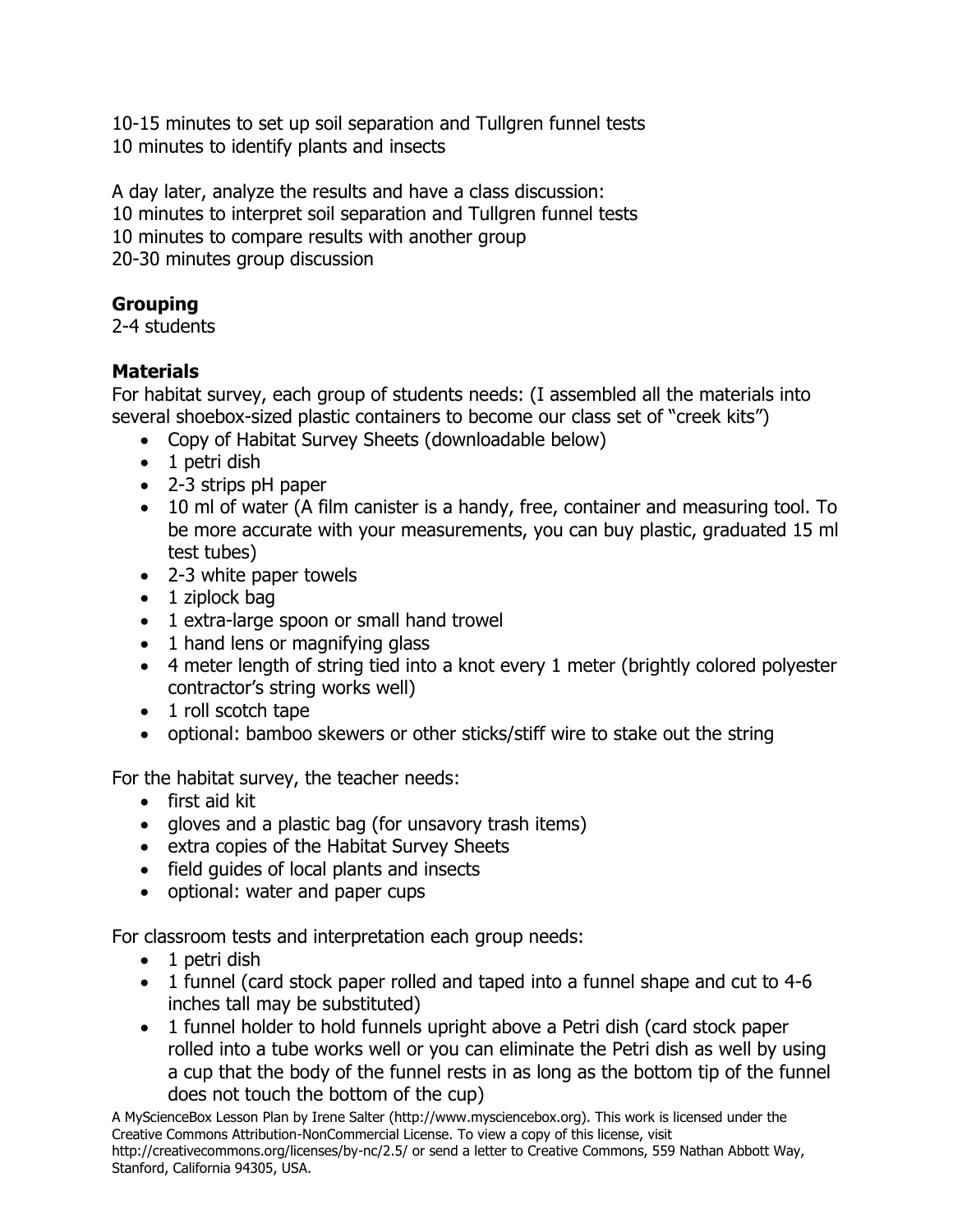- 1 square of cheesecloth
- 1 clear 15 ml tubes with lids, glass or plastic

For classroom tests and interpretation the whole class can share:

- printout of the instructions (downloadable below).
- 2 tablespoons
- 2 rulers
- 3-4 bare light bulbs hung or mounted approximately 1 foot from the table top (desk lamps work well)
- 1 small jar alum (available at supermarkets for pickling)
- 1 package removable dot labels or rolls of masking tape
- assorted field guides of plants and insects

#### **Setting**

Habitat surveys can occur in any large outdoor area such as the schoolyard, a habitat restoration site, a garden, or the bank of a nearby creek. The following instructions were written for my students who did this activity along the bank of a creek. If you are heading away from school, make sure that you have permission to conduct your experiments from the proper authorities/property owners/neighbors.

The second half of this activity occurs in the classroom.

#### **Teacher Background**

Most of us are familiar with the threats to ecosystems such as rainforests, wetlands, and oceans. Naturally, anything that is a concern on a large scale such as global warming or clear cutting should be studied and researched. However, many organisms do not use an entire ecosystem. Most live in a relatively tiny portion of a larger ecosystem, a microhabitat. In fact many organisms spend their entire lives within a 1 meter square area. It is essential to recognize that organisms do not need an entire ecosystem to be damaged to find that their little microhabitat has been destroyed.

I believe that science skills such as water quality monitoring or soil analysis are of little interest to students unless these skills are applied in the real world to real problems that may not have ready-made solutions. Therefore, after teaching them how to make observations and analyze soil samples in the classroom, I take my students to apply these skills to a real world problem – invasive English ivy that has taken over the bank of a nearby creek. This problem gives students an opportunity to carefully monitor a microhabitat, recognize that ecology happens on a small scale (as well as a larger scale) that an individual person can make a difference on, and create a plan of action to help their microhabitat.

A MyScienceBox Lesson Plan by Irene Salter (http://www.mysciencebox.org). This work is licensed under the Creative Commons Attribution-NonCommercial License. To view a copy of this license, visit http://creativecommons.org/licenses/by-nc/2.5/ or send a letter to Creative Commons, 559 Nathan Abbott Way, Stanford, California 94305, USA. Invasive species are organisms that not only are non-native, but which take over a habitat and out-compete the native organisms. There are many examples of invasive species. Each has a story about where the invasive species came from, how it got to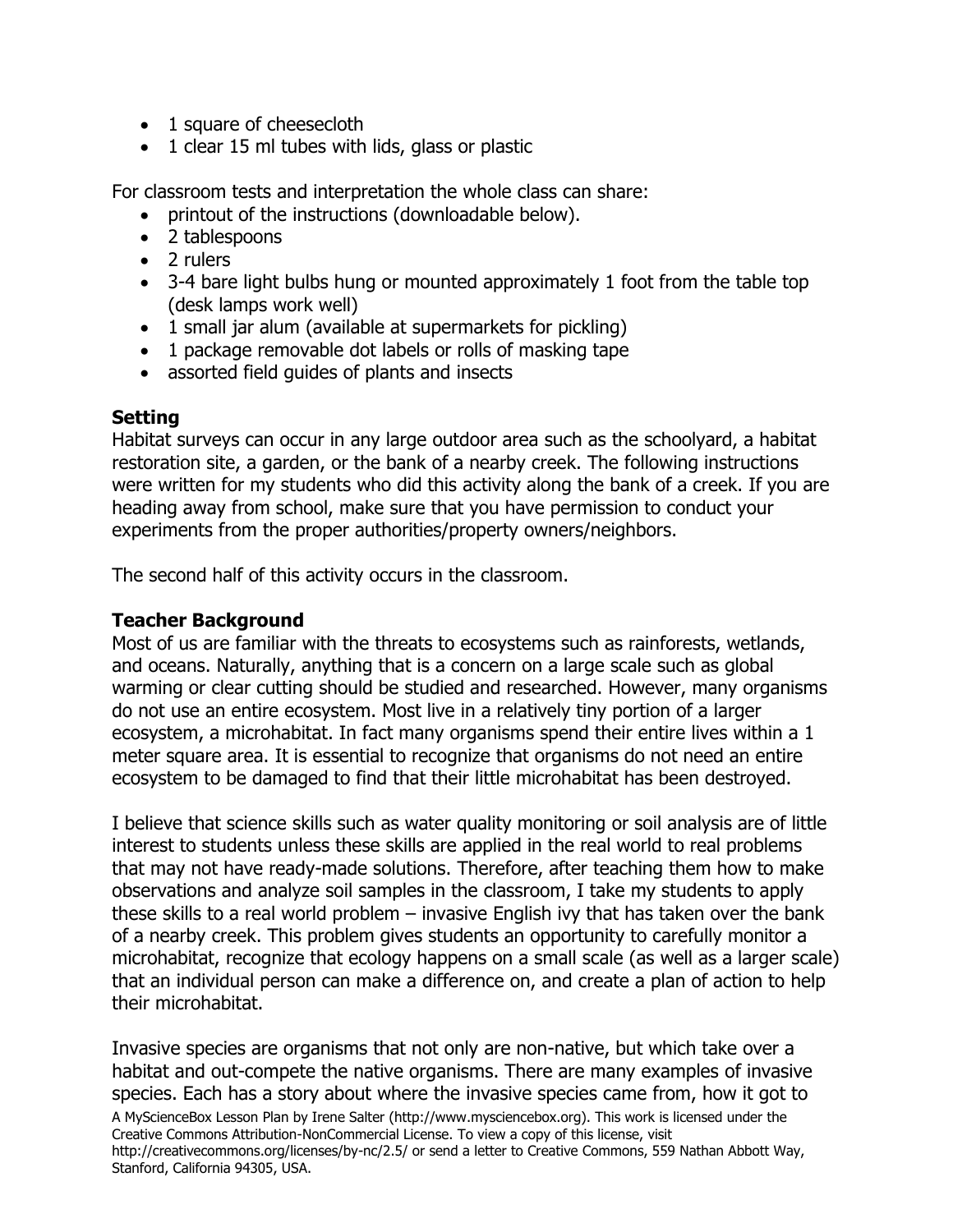the area, and what adaptations allow this species to out-compete the native species that typically occupy that niche of the food web. English ivy is just one example. It was brought over to America by Europeans who decorated their houses and gardens with this robust, fast-growing vine. In Europe, ivy does not out-compete the plants in the local ecosystems, however, in California, ivy will quickly invade and cover large areas to the exclusion of all other plants.

For middle school students, it is important to draw the distinction between non-native species and invasive species. Not all non-natives are "bad". One can think of it like diversity in a community of people. Newcomers to a community are welcome and bring new points of view and new ways of doing things. However, if a small group of newcomers start killing off all of the "natives" by crowding them out and taking all the resources then those newcomers are no longer welcome.

This activity plays a role in that the microhabitat survey allows students to observe that there is an extreme difference between those students who have a microhabitat in the ivy covered area and those who have a microhabitat elsewhere along the creek bank. They observe first hand how ivy is invasive and can come to the definition of a native species, non-native species, and invasive species through their own observations. We then decide upon an action plan to restore the ivy area to a more native state and begin our restoration activities. At the end of the year we repeated the microhabitat survey to see how well we did with our goals.

Depending on the message you wish to convey with your own students, the focus of this investigation will vary. I chose to assign half the students sites in the ivy area that we plan to restore and the other half sites in a previously restored area. Other ideas include investigating shaded versus sunny microhabitats, schoolyard versus garden habitats, organic versus fertilized garden habitats, and virtually any other comparison you can imagine.

### **Student Prerequisites**

Soil analysis skills (see Soil Analysis Lesson). Basic understanding of habitats and ecosystems (see Terraqua Columns, Food Chains, Food Webs, and Ecosystem Organization Lessons). Ability to use a field guide (see Food Webs Lesson.

### **Getting Ready**

For habitat survey:

- 1. Contact the proper authorities/property owners/neighbors to obtain permission to bring your students to your chosen survey site.
- 2. Copy Habitat Survey Sheets. Make extra copies of the last 2 pages for the vegetation and insect surveys to bring with you in case students find more examples of plants or insects than their sheet allows them to fill in.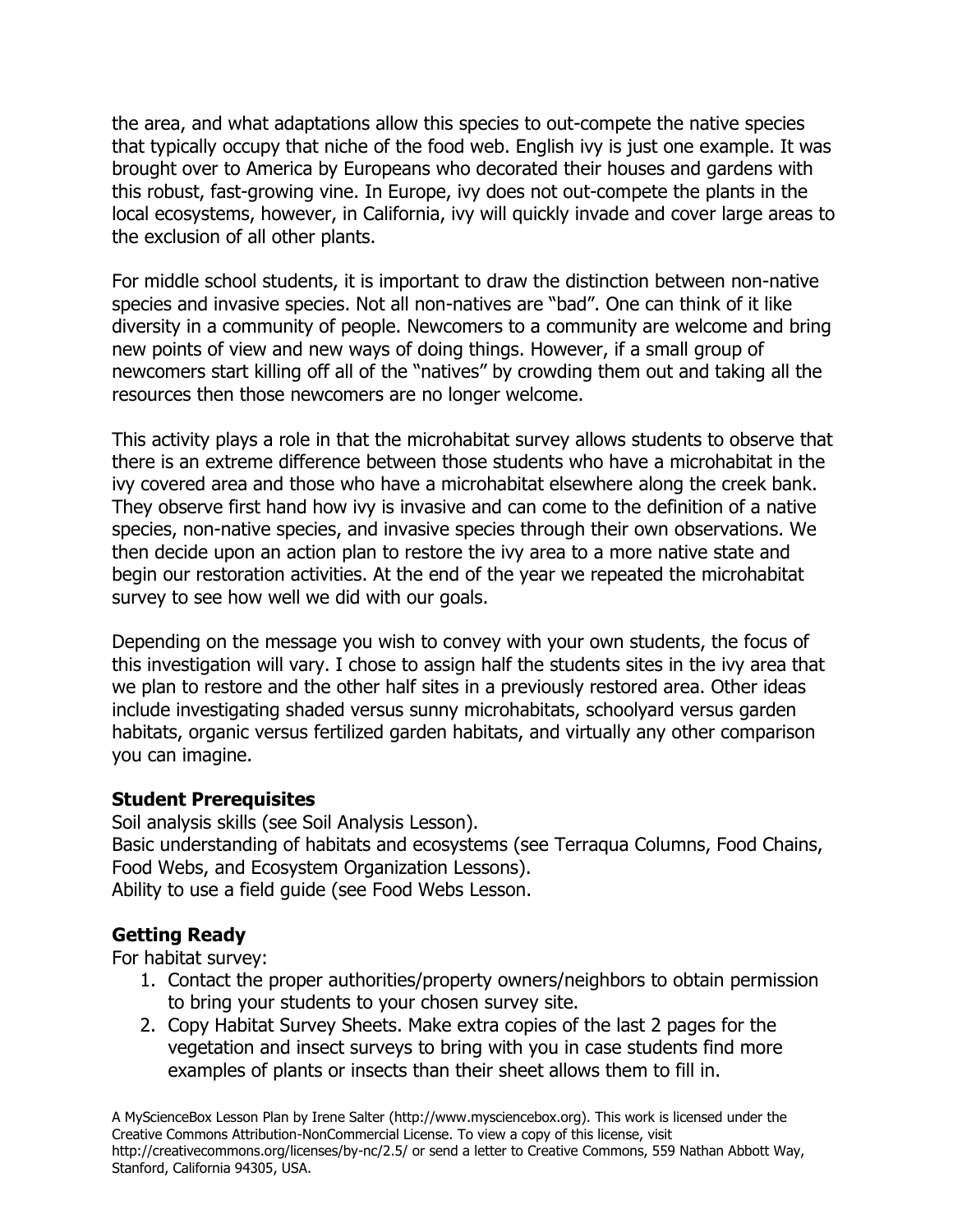- 3. Prepare "creek kits" with: petri dish, pH paper, water, paper towels, ziplock bag, spoon or small hand trowel, hand lens or magnifying glass, 4 meter length of string tied into a knot every 1 meter, scotch tape, and stakes.
- 4. Prepare teacher bag.
- 5. Arrange transportation to and from the survey site.

For classroom analysis:

- 1. Prepare 2 stations around the classroom with the materials needed to conduct that test and a printout of the instructions.
	- a. Soil separation: 15 ml tubes, alum, ruler, labels, 2 different soils labeled in plastic cups, spoons
	- b. Tullgren Funnel: lightbulbs, funnels, cheesecloth squares, funnel holder, petridishes or cups, labels, 2 different soils labeled in plastic cups, spoons
- 2. Set up an example of a Soil separation test and a Tullgren funnel test at each of those stations.

### **Lesson Plan**

For habitat survey:

- 1. Explain the purpose of today's investigation to the students before you leave the classroom. If there is a specific question you are investigating, clearly state your question now. The question for my students was "How diverse is the existing ecosystem along the creek bank?" Set out the rules and expectations. You may want to hand out the Habitat Survey Sheets now. I had my students staple each page into their lab notebooks the night before as homework so that each student had a chance to look at the types of data they would be collecting and had a hard surface in which to take notes outdoors.
- 2. Tell students what teams they will be working with and how to find a survey site (you can assign them there or they may find their own site). Show them how to stake out their survey site with the string and stakes.
- 3. Depart for the trip.
- 4. When you arrive, make sure that each team has an appropriate survey site and a creek kit. Make sure that groups are setting up their string and stakes correctly.
- 5. Allow students to get started immediately collecting the information on their sheets. Circulate among groups to help students who have questions.
- 6. Teams that finish early can sit quietly with a field guide and try to identify the plants and animals they found.
- 7. When all groups are finished, return to the classroom.

For setting up soil analysis experiments in the classroom:

1. Tell students to get out their soil samples and Habitat Survey Sheets from their survey site. Tell them that their objective in the next 20-30 minutes is a) to set up a Tullgren funnel with their soil, b) to set up a soil separation test with their soil, and c) to identify the plants and insects at their site using the field guides. Show the students where in the classroom each of these activities can be done.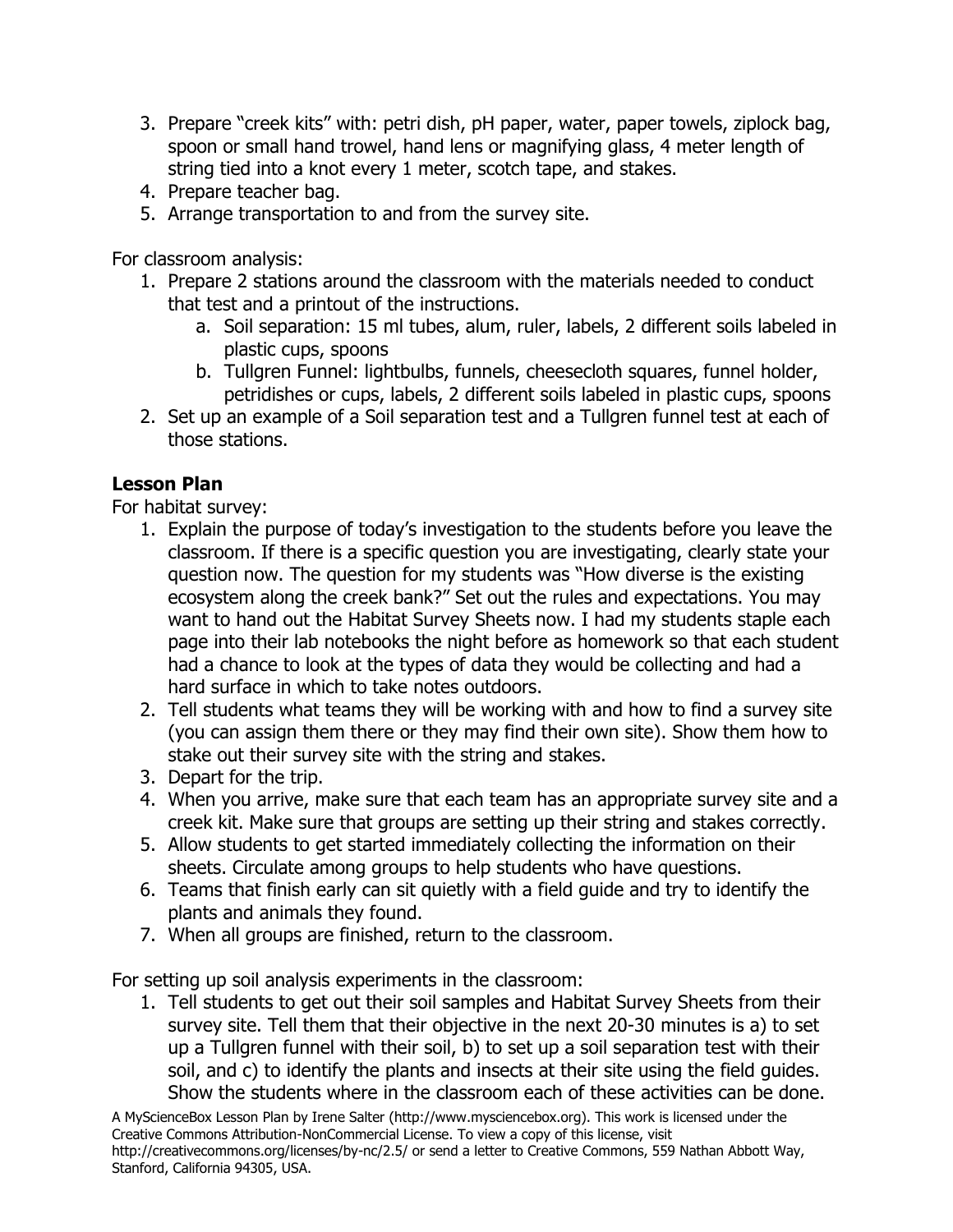Specify a rotation schedule or divide up the groups to split the work between the team members.

2. Allow students to accomplish each of these tasks, allowing enough time for clean up at each station before rotating to the next area.

For final analysis of results in the classroom:

- 1. Give students an overview of today's class and your goals. Remind them of the purpose of this activity and the question you posed at the beginning of this activity. Write this question or your purpose on the board.
- 2. Allow students 10 minutes to interpret soil separation and Tullgren funnel tests and clean up those stations.
- 3. When all students are back in their seats, pair each team of students up with another team and ask them to compare their results. Tell them that they will report back to the whole class about a) similarities between their survey sites, b) differences between their survey sites, and c) anything that surprised them during this investigation. On the board, below where you wrote down the question or purpose, create a table with the following columns: Similarities, Differences, Surprises. Give the students 10 minutes to discuss their results with another team.
- 4. Allow each pair of teams to share their findings with the class. Write up their discoveries on the board.
- 5. Once all pairs of teams have shared, begin a class discussion. Some discussion questions you may want to consider include:
	- What similarities did groups find? Why might those similarities exist?
	- What differences did groups find? Why might those differences exist?
	- Why did you find certain things surprising? What did you expect at the beginning?
	- These small habitats are considered microhabitats. What factors in the environment might create microhabitats? (examples include a road or path that divides one area from another, areas of shade or sunlight, proximity to a water source, etc.)
	- What creatures might live their whole life in only one microhabitat? What creatures wander from one microhabitat to another?
	- Were we able to answer the question with the data we collected?
	- Are there additional observations we could have or should have made to better answer the question?
	- Is the area we studied a healthy habitat? Why or why not?
	- Is the area we studied a sustainable habitat? Why or why not?
	- What could or should be done to improve this area? Could we as a class do anything to improve it?

### **Assessment**

1. Ask one or more of the discussion questions as a homework/assessment question. In particular, the question "Is the area we studied a healthy habitat?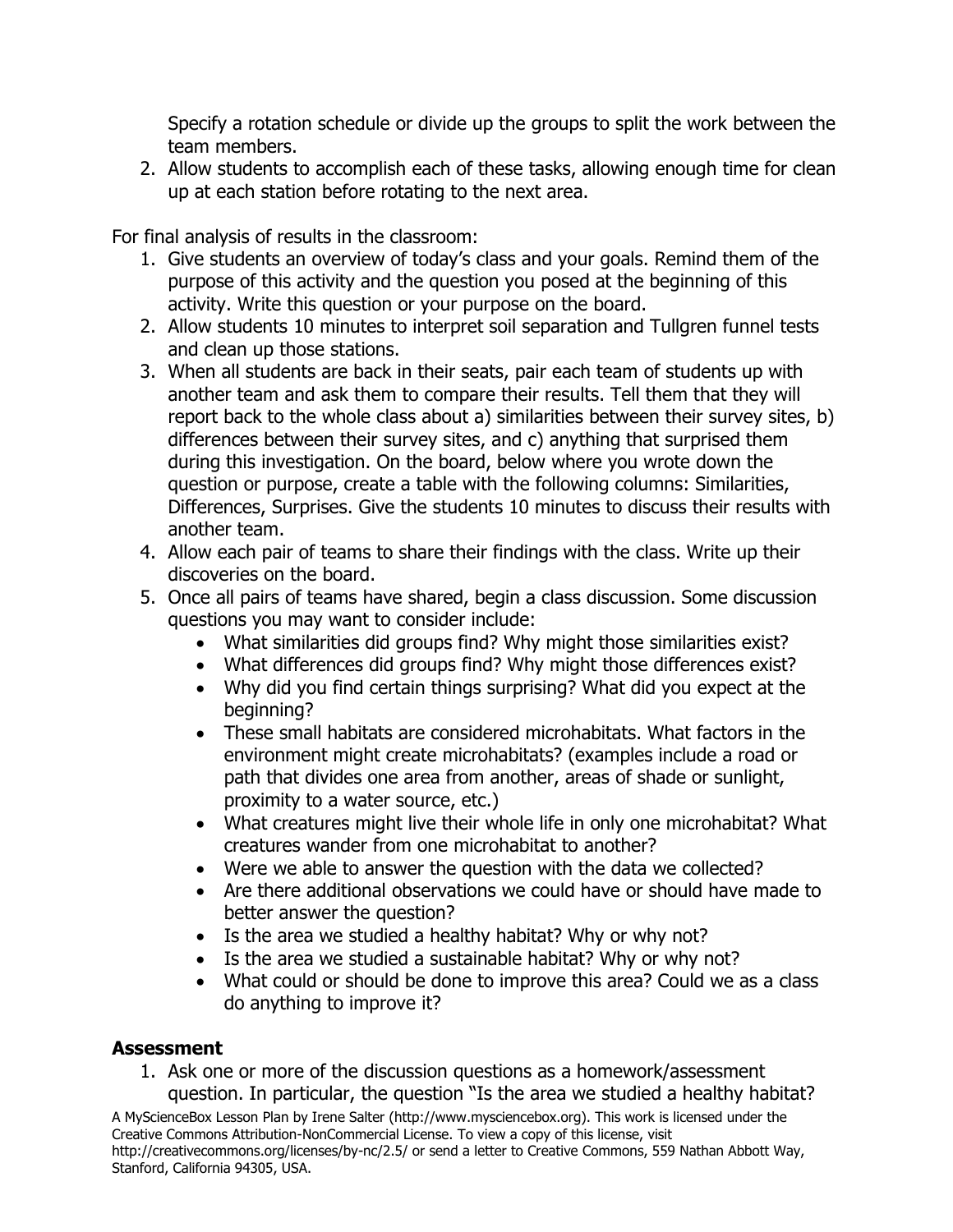Why or why not?" and "What could or should be done to improve this area?" are excellent questions for students to think more deeply about.

### **Going Further**

- 1. Conduct a restoration project at the survey site! Turn the student's good ideas into an action plan to improve the habitat.
- 2. Have students research and design a balanced, diverse and sustainable ecosystem for the are they studied. See Ecosystem Plan Project for concrete ideas of how to structure this research project.

### **Sources**

The idea for this activity came from several other lesson plans designed for transect survey sites. I was inspired by the following lessons:

- "On-Site Lesson Plan" in Monitoring Creek Health [\(http://www.nps.gov/pore/curriculum\\_guides/creek\\_health/index.html\)](http://www.nps.gov/pore/curriculum_guides/creek_health/index.html)
- "Activity 7: Microhabitats" in the book Environmental Science Activities Kit : Ready-To-Use Lessons, Labs, and Worksheets for Grades 7-12 by Michael Roa
- "Weeding Out River Plant Survey", "A Matter of Trash Pollution Survey" and "Macroinvertebrate Investigation" from Friends of the LA River's science curriculum (http://www.folar.org/)

See the Soil Activity for source information about the soil analysis tests.

You can obtain 15 ml graduated test tubes from BD sciences (http://www.bdbiosciences.com/discovery\_labware/Products/tubes/conical\_centrifuge/). You can order a bag of 50 of them at Superior Scientific for \$6 [\(http://lab](http://lab-suppliesonline.com/product_info.php/products_id/1513)[suppliesonline.com/product\\_info.php/products\\_id/1513\)](http://lab-suppliesonline.com/product_info.php/products_id/1513)

# **Standards**

Grade 6

Ecology (Life Sciences)

5. Organisms in ecosystems exchange energy and nutrients among themselves and with the environment. As a basis for understanding this concept:

a. *Students know* energy entering ecosystems as sunlight is transferred by producers into chemical energy through photosynthesis and then from organism to organism through food webs. b. *Students know* matter is transferred over time from one organism to others in the food web and

between organisms and the physical environment.

c. *Students know* populations of organisms can be categorized by the functions they serve in an ecosystem.

e. *Students know* the number and types of organisms an ecosystem can support depends on the resources available and on abiotic factors, such as quantities of light and water, a range of temperatures, and soil composition.

# Grade 8